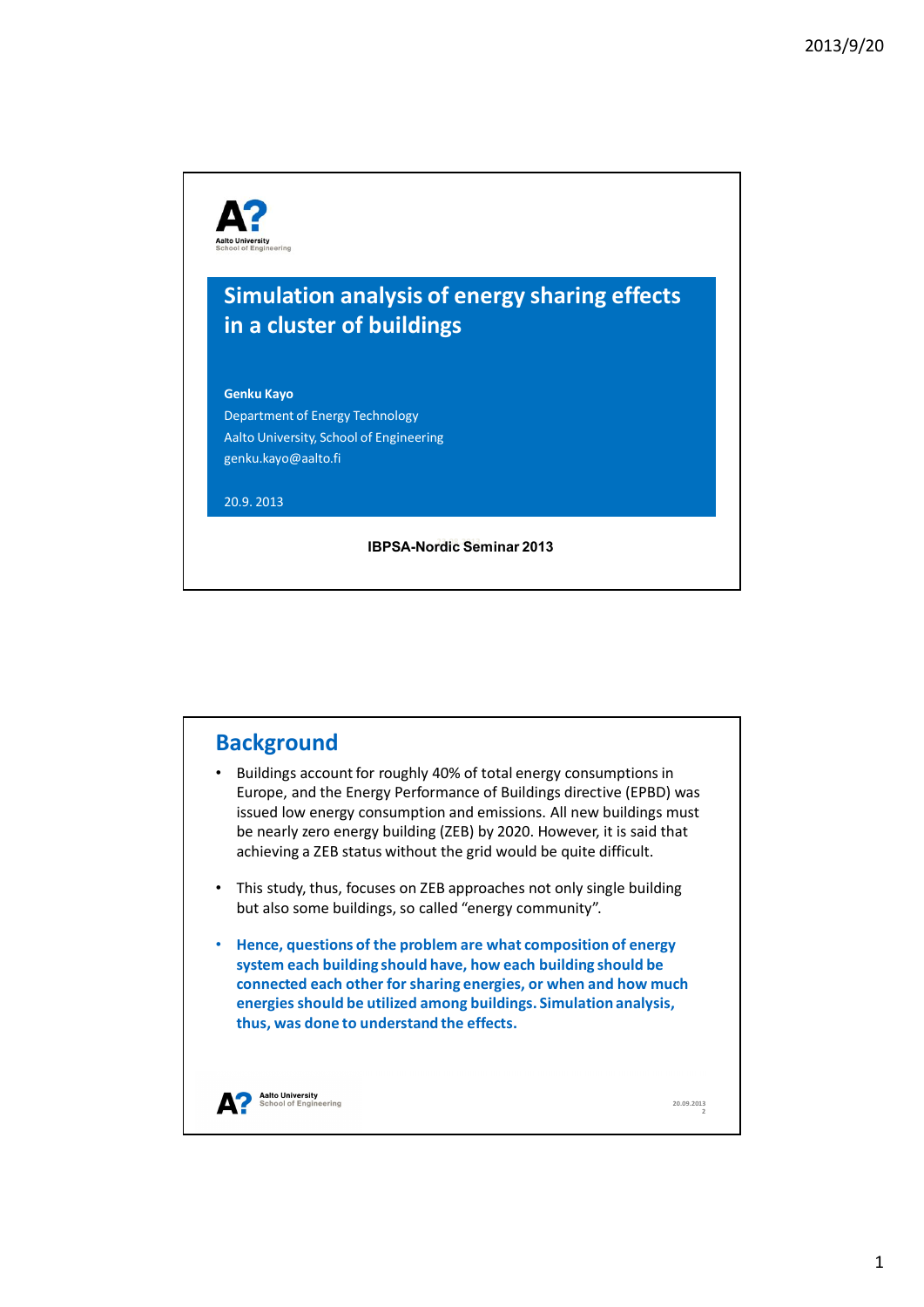

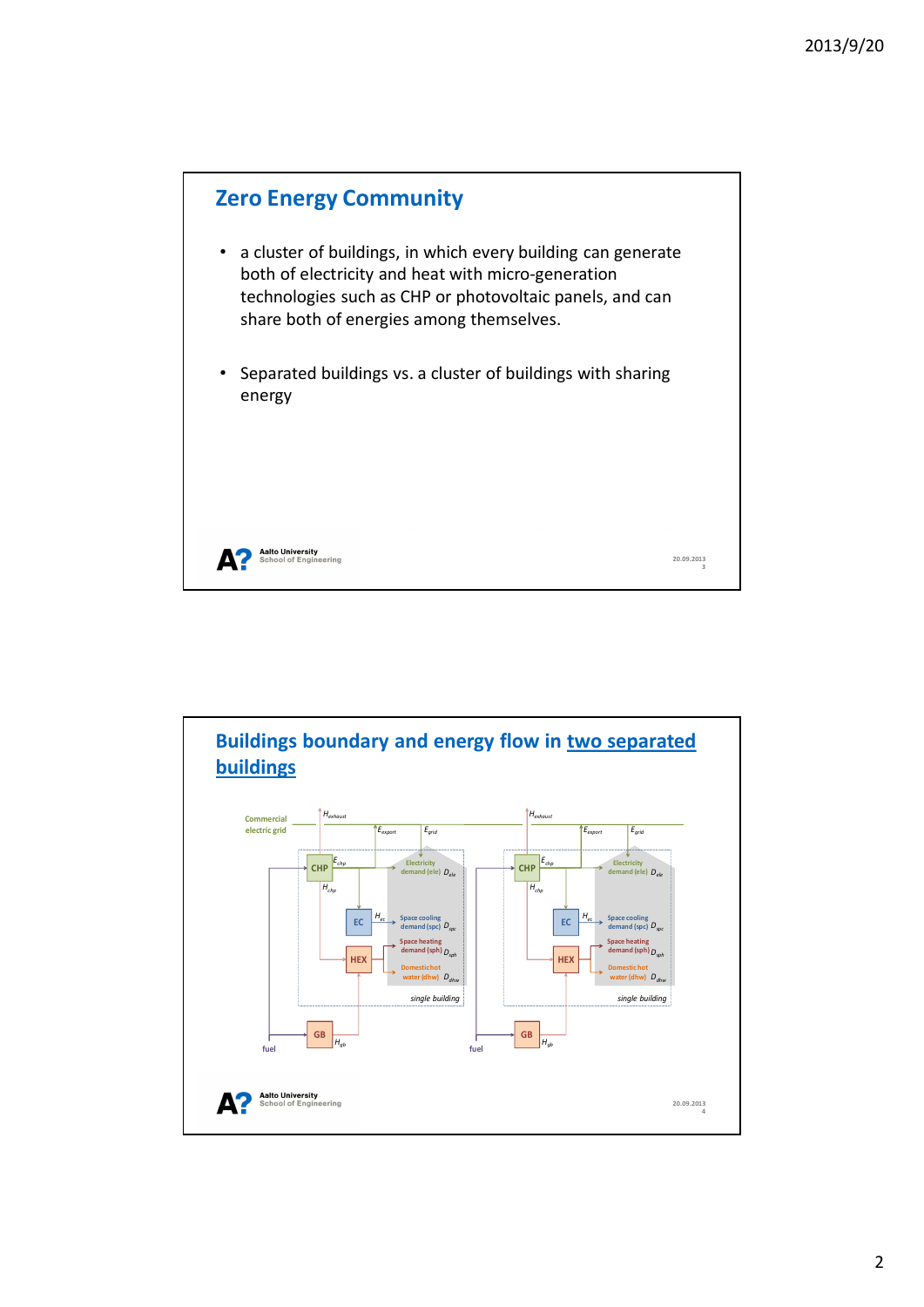

|                      |          | <b>Office</b><br>6,000m <sup>2</sup> | Hotel<br>6,000m <sup>2</sup> | Hospital<br>6,000m <sup>2</sup> | Shopping<br>center<br>6,000m <sup>2</sup> |
|----------------------|----------|--------------------------------------|------------------------------|---------------------------------|-------------------------------------------|
|                      |          |                                      |                              |                                 |                                           |
| single building      | case1    | X                                    |                              |                                 |                                           |
|                      | case2    |                                      | x                            |                                 |                                           |
|                      | case3    |                                      |                              | X                               |                                           |
|                      | case4    |                                      |                              |                                 | X                                         |
| cluster of buildings | case12   | X                                    | X                            |                                 |                                           |
|                      | case13   | X                                    |                              | x                               |                                           |
|                      | case14   | X                                    |                              |                                 | x                                         |
|                      | case23   |                                      | x                            | x                               |                                           |
|                      | case24   |                                      | x                            |                                 | X                                         |
|                      | case34   |                                      |                              | X                               | X                                         |
|                      | case123  | x                                    | x                            | X                               |                                           |
|                      | case124  | X                                    | x                            |                                 | x                                         |
|                      | case134  | x                                    |                              | X                               | x                                         |
|                      | case234  |                                      | x                            | x                               | x                                         |
|                      | case1234 | X                                    | x                            | x                               | X                                         |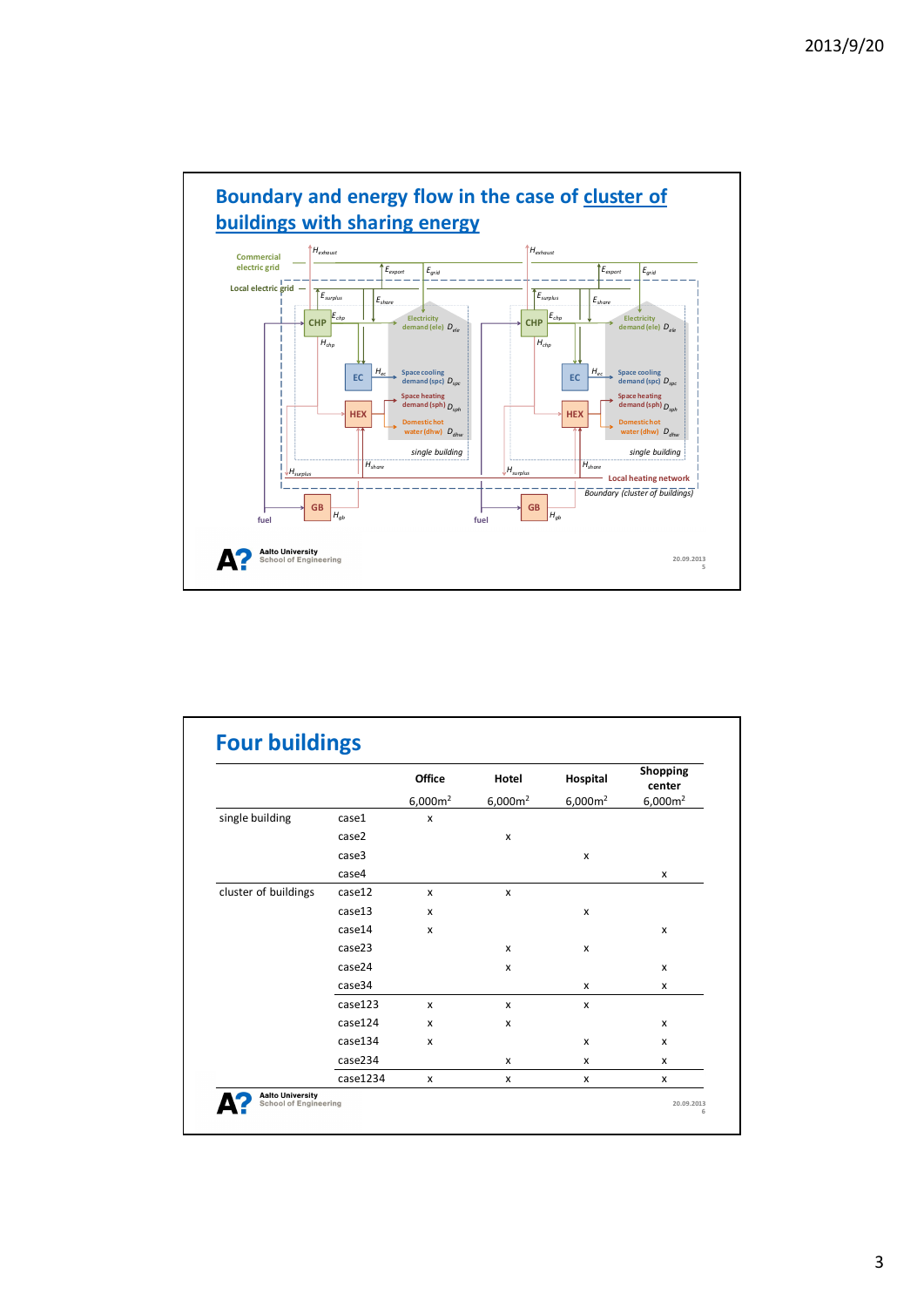



4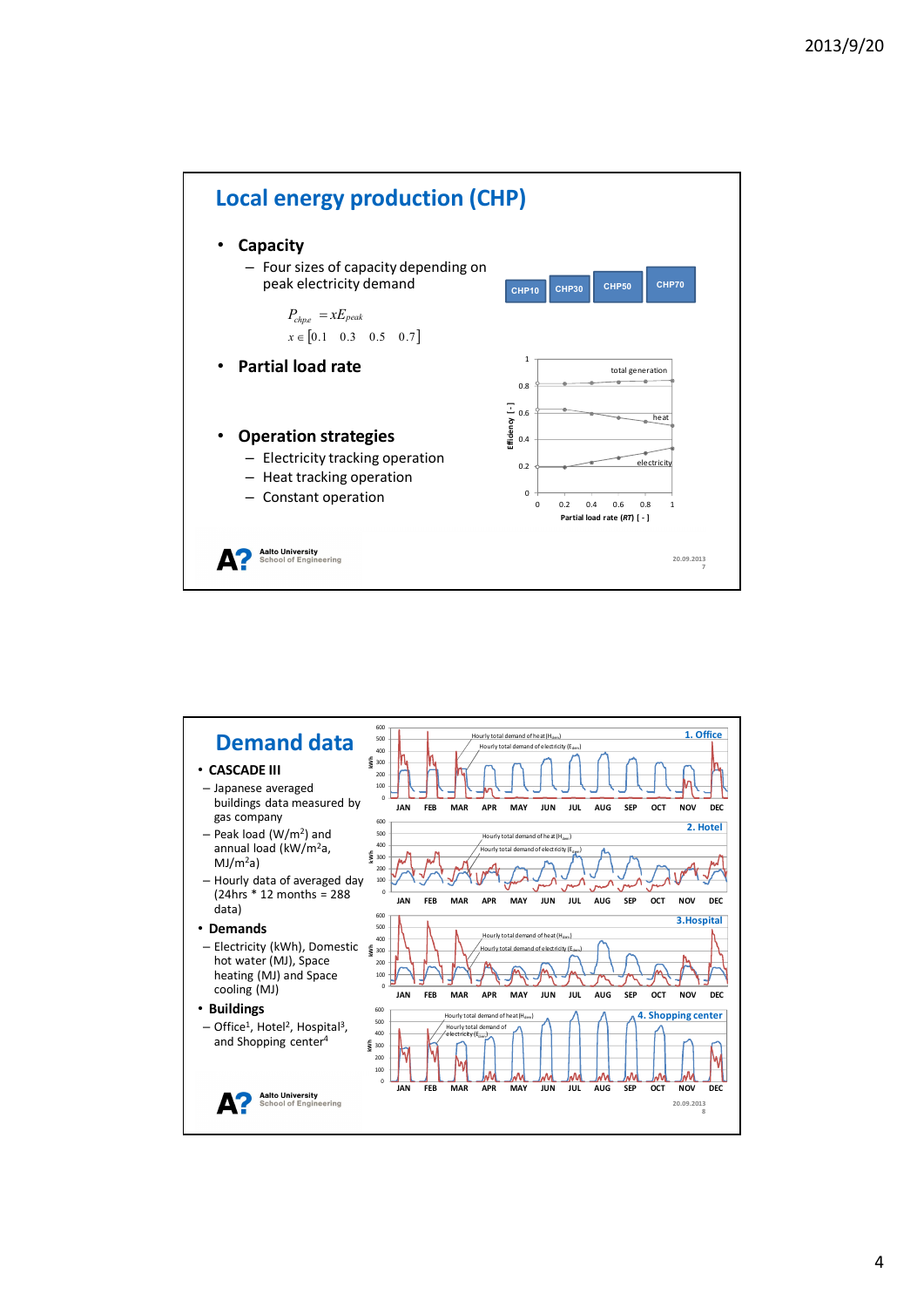



5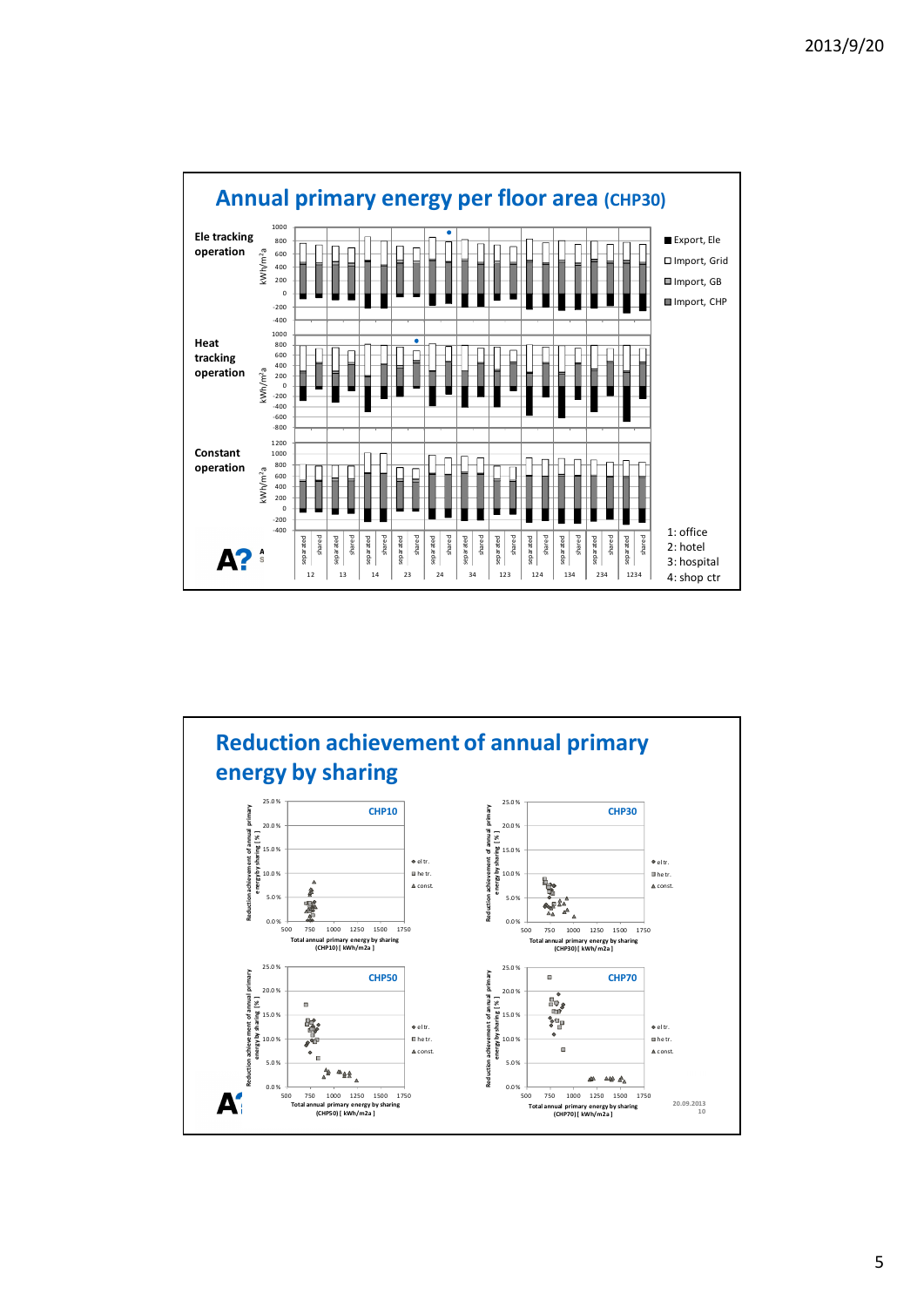



8